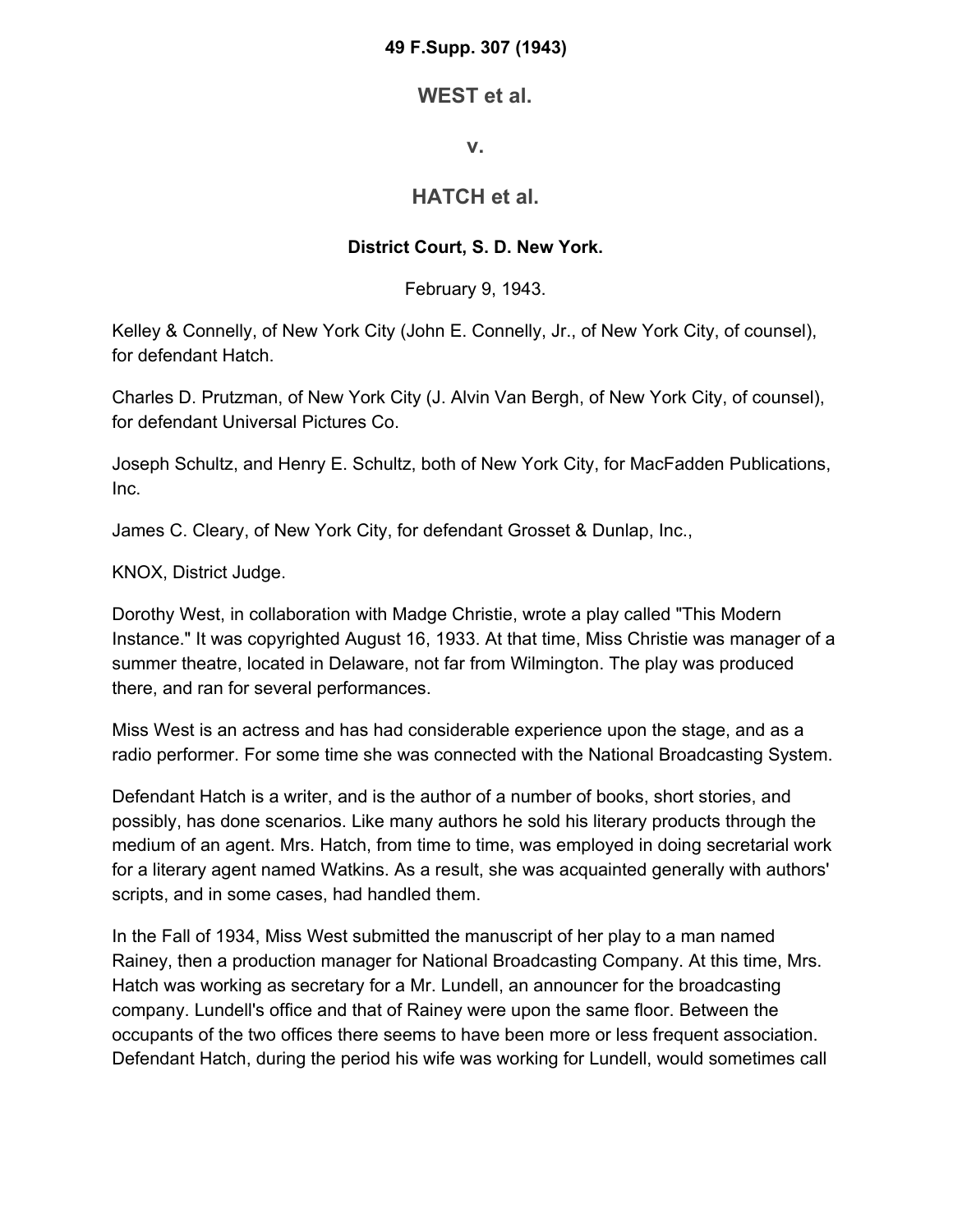for her at the office of her employer. Now and then he would wait for her to finish some task on which she happened to be engaged.

While Miss West's play was in Rainey's hands, Hatch, acting through an agent, submitted a story entitled "Irene, the Stubborn Girl," or "My Man, Godfrey," to Liberty Magazine for approval. This publication was afterwards taken over by MacFadden Publications, Inc., one of the defendants. The story, having been accepted by the magazine, the complete manuscript was delivered to its publisher in January 1935.

Thereafter, Hatch's story, under the name of "My Man, Godfrey," was published in book form by Grosset & Dunlap, Inc., and the moving picture rights were sold to Universal Pictures Co., Inc. That concern produced a picture that appealed to the public, and it was shown in motion picture houses all over the land, as well as elsewhere.

Plaintiff, alleging that Hatch's story was pirated from Miss West's story, seeks remedial relief from the wrongs charged against each of the defendants.

As bearing upon the question of Hatch's access to the play of Miss West, it is to be noted that Miss Christie testified that he, together with two or three other men, saw the play when it was in production in Delaware. Hatch, corroborated by his wife, vigorously denies that he ever saw either the manuscript of "This Modern Instance," or its presentation upon the stage. Upon the night when Hatch is said to have seen the stage production of Miss West's comedy, both he and his wife declare that he was at his mother's home on Long Island, in attendance upon a party given in honor of her birthday. So far as the opportunity of reading the manuscript while it was in possession of Rainey is concerned, both Mr. and Mrs. Hatch deny that they saw the same, and disclaim all knowledge of its existence. The testimony upon this phase of the case, standing alone, fails to satisfy me that Hatch saw either Miss West's manuscript or the production of her play. This conclusion might well be sufficient to resolve the present controversy, but I shall not content myself with so doing. Even though I be in error in finding Hatch's absence of access to "This Modern Instance," I am of opinion that the differences between Miss West's composition, and that of Hatch, are so radical and extreme as to refute the charge that defendants are plagiarists. In order for this to appear clearly, a brief comparison of the two works may not be amiss.

Miss West's play, as well as Hatch's story, had their genesis in the years of the financial depression that settled upon America in the memorable years of 1933 and 1934. Men, formerly prosperous, were out of work and struggling for existence. Persons, who once were in comfortable circumstances and walked pridefully, were reduced to want and penury. Many of them, seeking food and shelter wherever they might be found, were hard pressed to find either. In New York City, shantytowns developed along the rivers, and in the parks. Here in makeshift shelters, by one means or another, men eked out existence, and found a measure of protection from rain, storms and wintry blasts. Meanwhile, persons more fortunately situated, pursued their accustomed ways, lived in luxurious idleness, and toyed with relief. Such is the background of both Miss West's play and Hatch's story.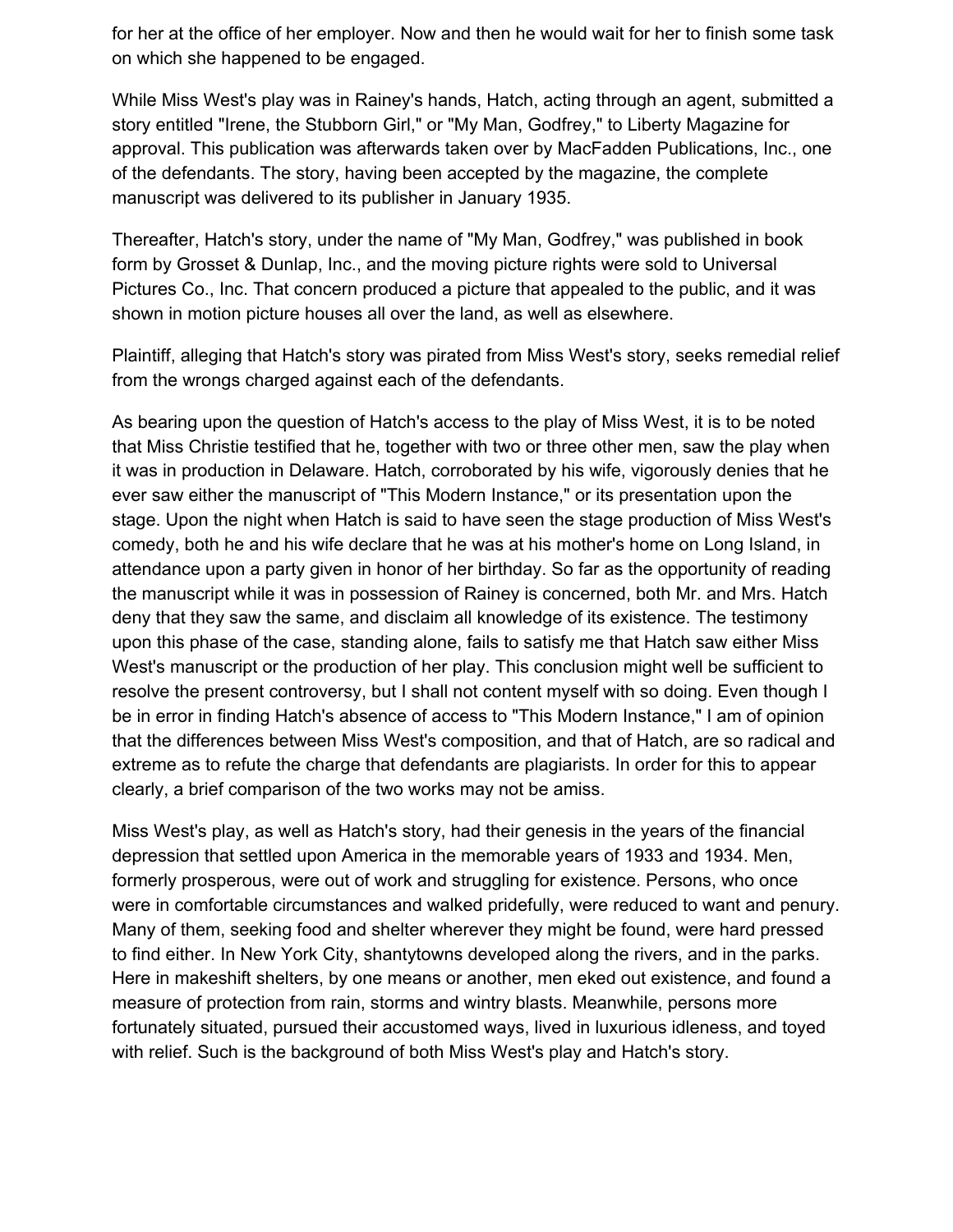Miss West's comedy, in outline, is this —Genevive Winters, a superficial and flighty woman, was the wife of a well-to-do lawyer, whose given name was Henry. While, at times, protesting her extravagances and foolishness, he indulged her whims and vagaries. One of these was that she, and others of her social stratum, should adopt families that were themselves unable to cope with the economic situation of the times. Mrs. Winters, in fact, was the Vice President of an organization to serve such purposes. Impulsively, she had herself "adopted" two families. When this occurred, her husband was absent from home. In her wish to alleviate existing conditions, Mrs. Winters had the assistance and acquiescence of Flossie Evans, a bosom female companion. But, in line with the family adoption idea, Mrs. Winters had come upon a handsome young man named Williams. Later, he turned out to have graduated at Harvard. He spoke excellent English, and was possessed of the demeanor of a gentleman. At the moment, however, due to an estrangement with his family, he was desperately in need of a means of a livelihood. Mrs. Winters installed him in her house as a butler. When he accepted this employment, he professed experience in the work, but gave no references as to his abilities. Neither did he completely reveal his identity. Upon the whole, therefore, he was a man of mystery. He performed his work satisfactorily, discharging his duties in a manner of amused detachment. Being an attractive individual, the maids in Mrs. Winters' home found him the cause of dissension and discord. One was in love with him, another one was his enemy. This created more or less unpleasantness in the household and it was at its height when Mr. Winters returned home. But, before this occurred, Mrs. Winters had received a call from a man named Mirsky and, upon the pretense that he was a furrier in financial distress, he persuaded her to buy a coat that turned out to have been stolen. Mrs. Winters, being without sufficient ready cash to pay the price of the coat, gave Mirsky a check upon a bank that had closed its doors at the beginning of the bank holiday of 1933. The bank, thereafter, failed to reopen. Later on, Mirsky being unable to cash the check, again called upon Mrs. Winters, and asked for cash. Not receiving it, he became threatening, and getting his hands upon a pearl necklace of Mrs. Winters, which he pocketed, he pulled a gun to terrorize her. Thereupon, Williams struck Mirsky and floored him. Subsequently, he was handed over to a detective.

Meanwhile, a friend of Williams, named Stuart, also financially embarrassed, called to see him. Being unable to support his wife, the two had separated, and Stuart had given expression to statements that indicated he might take his life. His wife, Ann, who was employed in a dress shop, was with child, and ill. Mrs. Winters had visited the shop with the members of her "adopted" families and come to know Ann. Following this episode, Mrs. Stuart put in an appearance at the Winters' home and was reunited with her husband. It then appeared that Stuart and Williams were classmates at Harvard. Mr. Winters, upon learning these facts, was sympathetic with Stuart and Ann, and sent them to take charge of his house in Connecticut. Williams, upon the revelation of his identity, resigns his place, and having refused a reward for his part in bringing Mirsky to justice, passes from the scene.

In reality, Williams is little more than a foil for the comedy provided by the other characters in the play. Aside from his previous social position, his part in the plot is hardly more than that played by the butler in any household, able to afford one. In other words, with the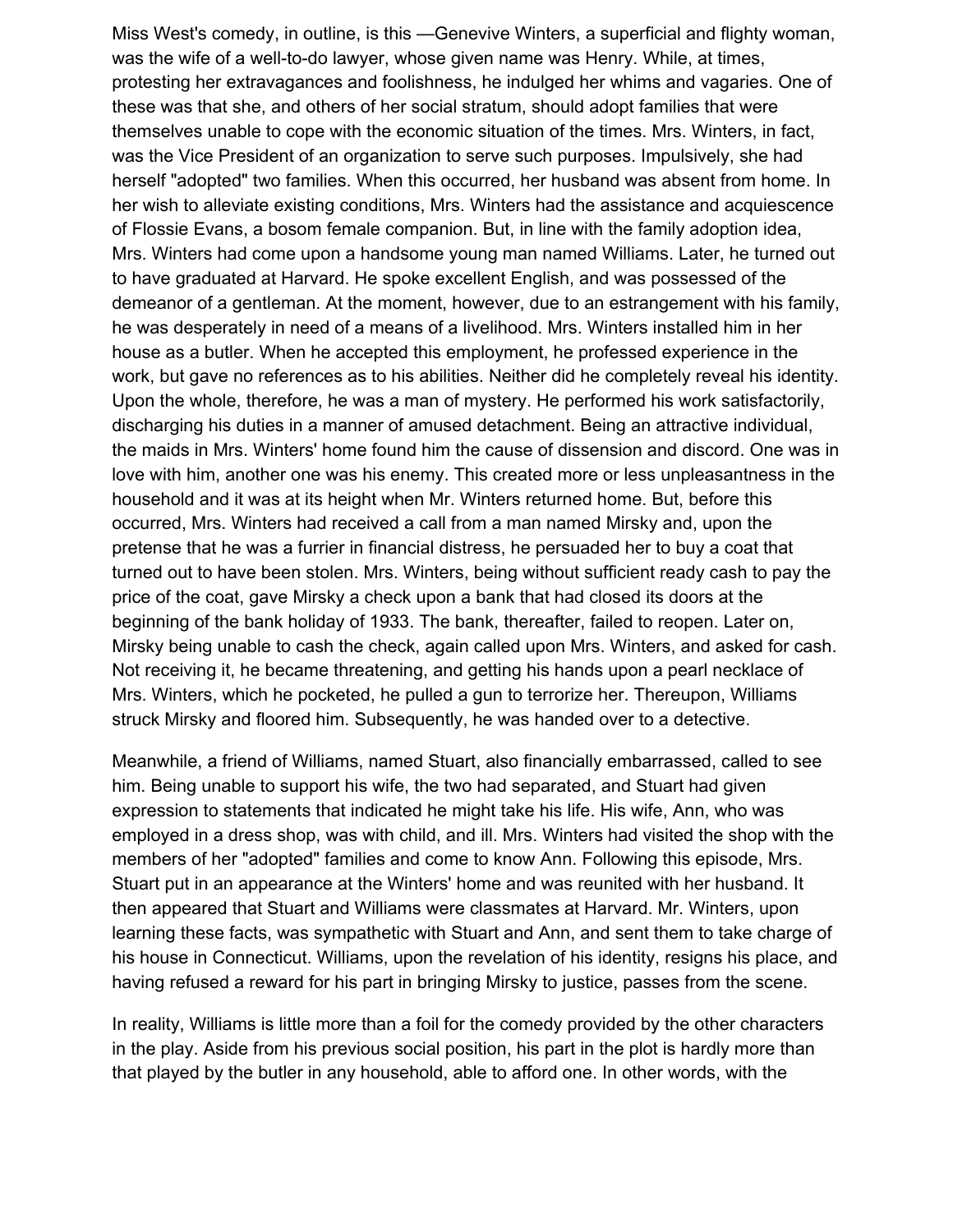exceptions noted, he is a conventional character. As will be seen from what is about to be said, he differs substantially from the butler in "My Man, Godfrey."

As delineated by Hatch, Godfrey is a good looking man — well educated, daring and resourceful.

Being without funds, he came to find himself in the hut of a ne'er-do-well, located somewhere along the East River. It is there he was discovered by Irene Bullock. Irene, herself, was a young woman of society. Although not overly bright, she had a bit of understanding, and some consideration for other persons. Cornelia, her younger sister, was an arrogant, selfish society snob. Angelica Bullock was the mother of both Irene and Cornelia. She was a pampered, extravagant, foolish woman, engaged constantly in seeking to amuse herself, even to the point of silliness. Alexander, her banker husband, was much worried about business affairs, and left his wife and children largely to their own devices. As regards them, his chief function was to finance their foolishness.

Molly, a maid servant, together with a cook, made up the Bullock household.

The action in the Hatch story starts when "Oscar" of the Waldorf stood watching Mrs. Bullock in her endeavor to persuade a goat to go through the doorway of the Jade Room, in order that it might be her contribution to what was known as a "scavenger hunt." Irene Bullock, taking note of her mother's difficulties, gave the goat a kick, whereupon both it and her mother were catapulted into the room. Cornelia noted the contributions to the hunt that were made by other guests. Among them were an old bicycle, chorus girl paraphernalia and the like — and she conceived the idea that if she were to produce a "forgotten man," she might possibly win the prize to be given for the most unique offering to the party's gaiety. Thereupon, Cornelia, together with George, her boy friend, and Irene, went in an automobile to one of the packing case camps of the down and out. Upon arrival there, Cornelia walked into one of the shacks, and there found a forlorn looking and bearded man who, with difficulty, was seeking to get warmth from a reluctantly burning fire. Being surprised at the sight of his visitor, the man bade her be gone. Cornelia, declining to depart, offered the man a five dollar bill if he would go with her to the hotel, and act the part of a man who was a forgotten, washedup, dead-beat. Upon giving expression to this thought, Cornelia shortly found herself tossed out of the hut into the debris of the immediate area. Regaining her feet, and regretting her effrontery, she and George entered their car and drove away. Irene lingered at the camp and, in short order, she and the "forgotten man" found themselves upon a pleasant basis of understanding. Even so, Irene did not notice the Oxford accent of the man's speech. She proceeded to explain the "man hunt" expedition, and her desire to win the prize. Her method of approach to the "forgotten man" differed materially from that of Cornelia, and he finally agreed to go to the Waldorf. Following his presentation to the town's nabobs, a prize, consisting of a silver cup was awarded to Irene, and the man started to leave the room, and to return to his cheerless hut. Thereupon, Irene offered to help him by giving him a job as butler at her parents' home. Cornelia was willing that this should come about so that she would be afforded an opportunity to take revenge upon him for her humiliation of the earlier part of the day. She thereupon prevailed upon her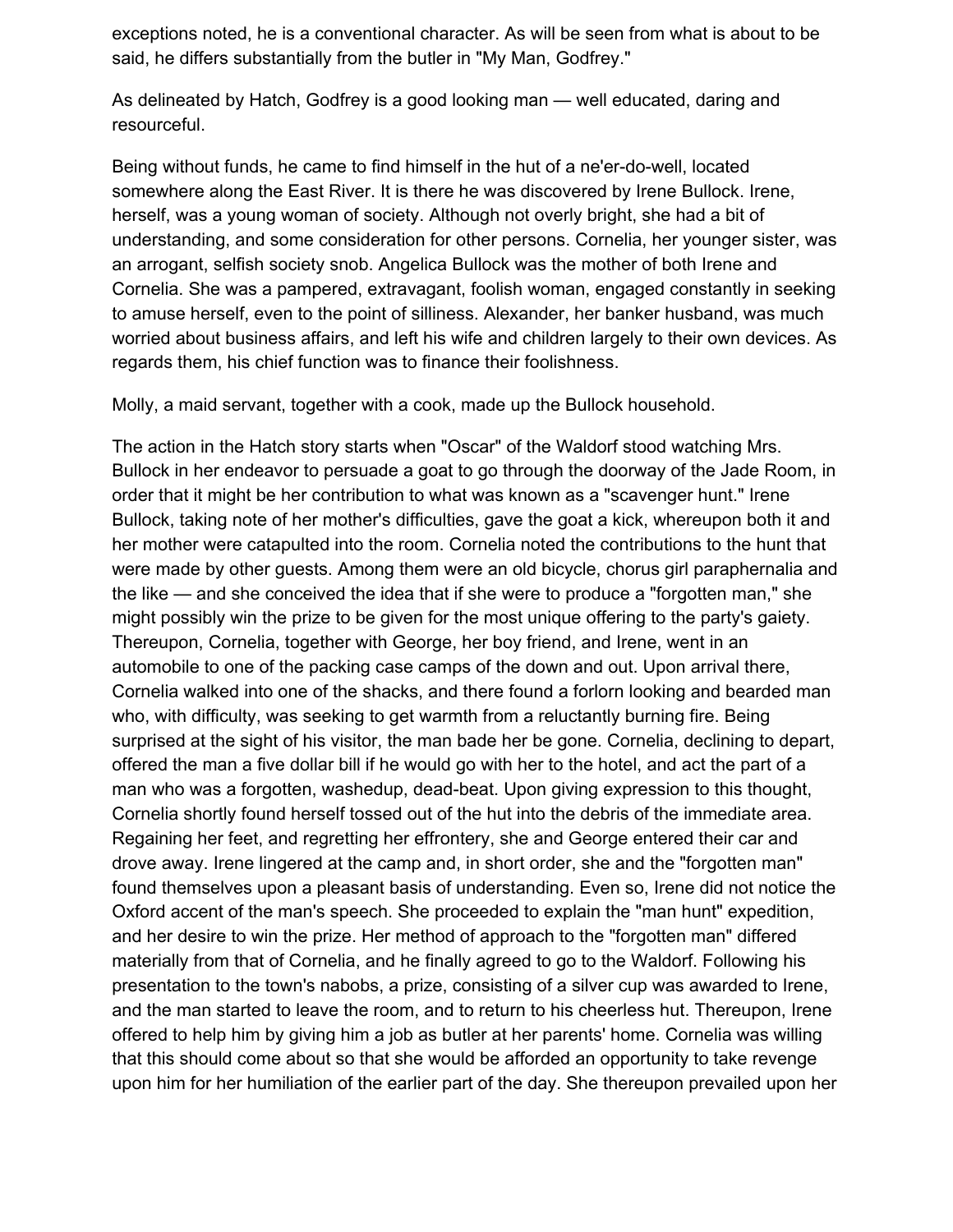mother to ratify Irene's offer to the "forgotten man." Matters being thus arranged, Irene gave the man some money and told him to report for duty the following day.

Upon the morrow "Godfrey" appeared at the Bullock household and entered upon his work. Shortly following his arrival, he went to Mrs. Bullock's bedroom to close the window. Upon seeing him, the woman was both delighted and amazed. Godfrey, over night, had been transformed. Cleanshaven, erect, courteous, suave and well dressed, he acted the part of a perfect butler. Upon inquiry, Mrs. Bullock learned that Godfrey had last worked for Mrs. H. G. Clarke, in Boston.

Having acquitted himself creditably with the lady of the house, he next undertook to render a similar service to Cornelia. This young lady never wished her breakfast until she was ready for it. Of this the maid had given due warning to Godfrey. But he, being a man of initiative and daring, went about "getting her out of the hay." Upon entering the room, Cornelia, who was suffering ill effects from her indulgences of the previous night, upraided the butler and threatened him with retaliation for the events of the day before. Becoming sick at the sight of her breakfast tray, her distress, through the medium of an alcoholic beverage, was relieved by Godfrey. Notwithstanding, Cornelia remained unpacified with the servant, who then left the room.

Irene, always happy in the morning, next received attention from Godfrey. So pleased was she with his service and appearance that she insisted that he sit at the foot of the bed while she ate her morning repast. Mildly protesting the impropriety of Irene's invitation, Godfrey did as requested. A few minutes later, when Molly the maid enters the door, she found Godfrey and Irene holding each other's hand. Surprised at the sight, Molly screamed and ran away. Godfrey, feeling that this episode meant the loss of his job, was reassured by Irene. The secret was held inviolate, and Godfrey remained at work. The maid confided to him her relief that he was not a real butler and that she understood the situation, if it were that he and Irene must, in order to be together, put on this pretense.

With the exception of a few unpleasantries with Cornelia, matters in the Bullock household, for all concerned, proceeded comfortably for the next two weeks. Mrs. Bullock, it appears, had a protegee, Carlo by name, who was a musician, and something of a freak. One day Godfrey finds him kissing Mrs. Bullock, and this upset the butler. A morning or two thereafter, when Mr. Bullock is eating breakfast and looking at the morning paper, he sees a news article that suggests that something is scandalously wrong in the Bullock bank, and that he is responsible. Godfrey, seeing the cause of Bullock's agitation, declared his loyalty, and expressed a desire to continue in his work.

The following Saturday night, Irene returned home and acted as though she were intoxicated. Godfrey, believing this to be the fact, and thinking that a cold shower will be of benefit to her, endeavored to put her into a bathtub in order to administer cold water aid. Irene, yelling in protest, admitted that she was attempting to deceive Godfrey, and that what she really wanted was for him to carry her. Glances of affection passed between the two and these culminated in a kiss that Godfrey bestowed upon Irene.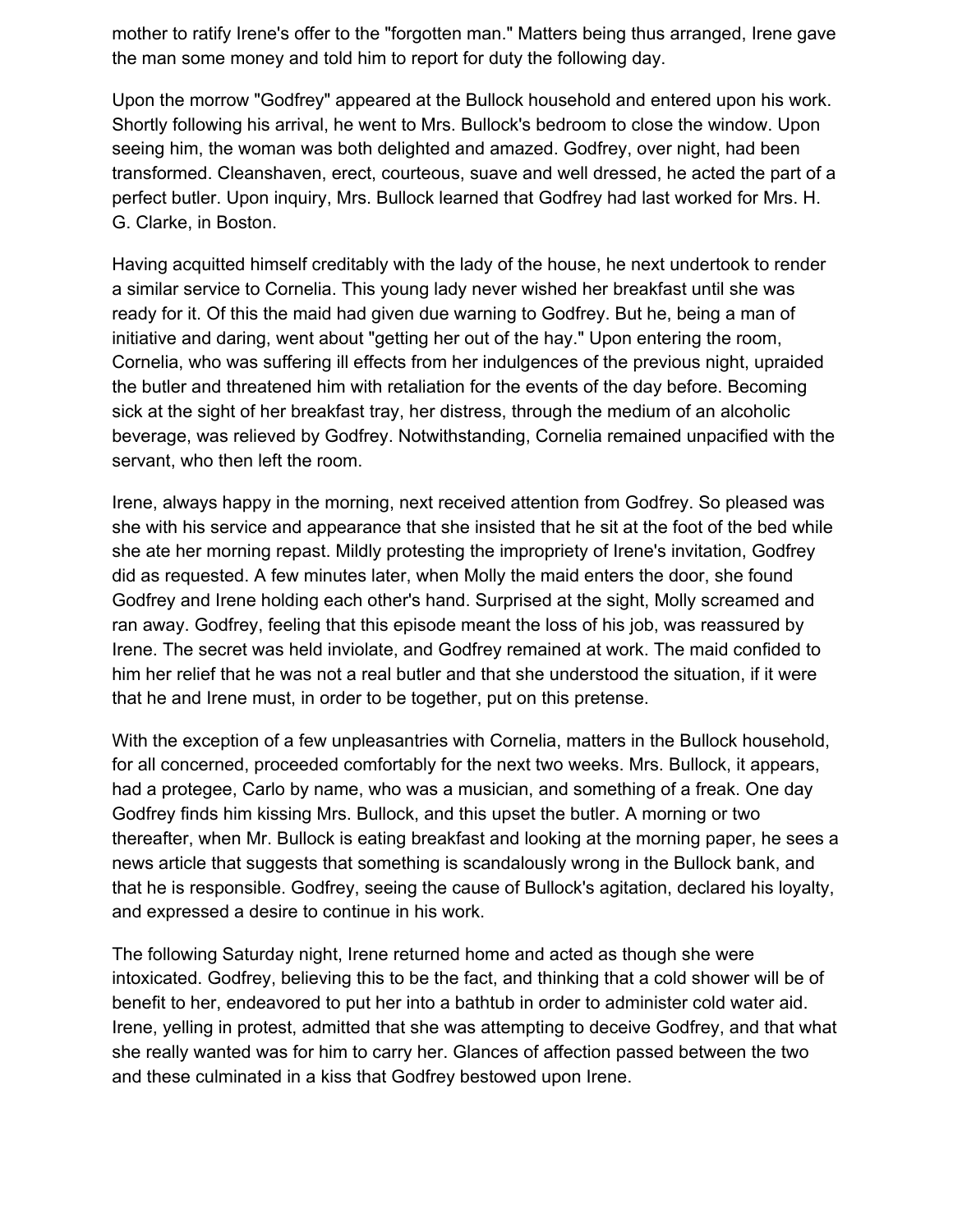A morning or two thereafter, Mrs. Bullock discovered that a set of beautiful pearls are missing. Going into a tantrum, she summoned both Godfrey and the maid. Mrs. Bullock could not be comforted until Godfrey reminded her that the jewels were insured. That information was sufficient for the pacification of her nerves. Godfrey took note of the fact that a pane in the window which, at night, always stood open, was broken. This, to him, seemed odd. His perplexity — and suspicion — were increased when, calling Mr. Bullock on the telephone to inform him of the loss, the latter's reply was something other than might naturally have been expected.

When the representative of the Insurance Company reached the Bullock household, he suspected Godfrey of stealing the jewels, and asked him if he had a prison record. Godfrey admitted that such was the fact. A detective, who was also present, overheard Irene say that she did not care if the butler had taken the jewels because of the small pay he received as a butler. The detective, assigning Godfrey's need of money as a motive for the theft, arrested the butler. However, after Godfrey and Irene had given the detective a number of drinks, he gave no further official attention to Godfrey. At this point, Molly, and the cook, began to philosophize upon the situation. The cook said she had never heard of a daughter of the house marrying a butler, and the maid, about whose waist, Godfrey has occasionally slipped his arm, remarked "He aint no butler, he's a gentleman." The cook replied "So you've got it too, have you?"

When Mr. Bullock returned home in the evening of the day of the "theft" Godfrey, who suspected that his employer's desperate financial situation had led him to take the pearls, told him so. Bullock, taken by surprise, asked the butler if he were a Department of Justice man. Upon replying in a negative answer, Godfrey added "No, I'm a forgotten man. In my own way I'm trying to keep you from becoming one too. \* \* \*" Then, as Bullock confessed having taken the pearls, Godfrey told him to offer a large reward for their return. This, by attracting publicity, would serve to reestablish Bullock's credit. When this had been done, it was planned to have a friend "find" the necklace and in the presence of reporters and photographers, return it to Mrs. Bullock. The idea appealed to Bullock and he exclaimed "By God, you're right Godfrey, you find the pearls, and I'll give you a check for \$10,000 which you can return to me and I'll give you another for a suitable sum."

The plan was put into execution the following day. Godfrey pretended to have found the necklace in an automobile of Mrs. Bullock. The "return" of the jewels was carried out with a fanfare of publicity as arranged. Godfrey publicly received the check for \$10,000 but was embarrassed by all that took place. In order to compose his spirit, he asked to be excused from serving luncheon so that he might take a walk. Still having the check in his possession, Cornelia said that she believed Godfrey would not return to the house. At this Irene remarked "If you're bolting the course, I'll go with you if you like." This pleased Godfrey and he told her he was not going away. But, as he proceeded along his walk, his mind reverted to Irene, and he thought of her with affection. Bullock arrived home before Godfrey's return, and hearing Cornelia criticising her mother for not getting possession of the check, Bullock became worried upon this score. But, of course, Godfrey returned to the house and when he had done so, Bullock asked him for the return of the check. Upon being told that it had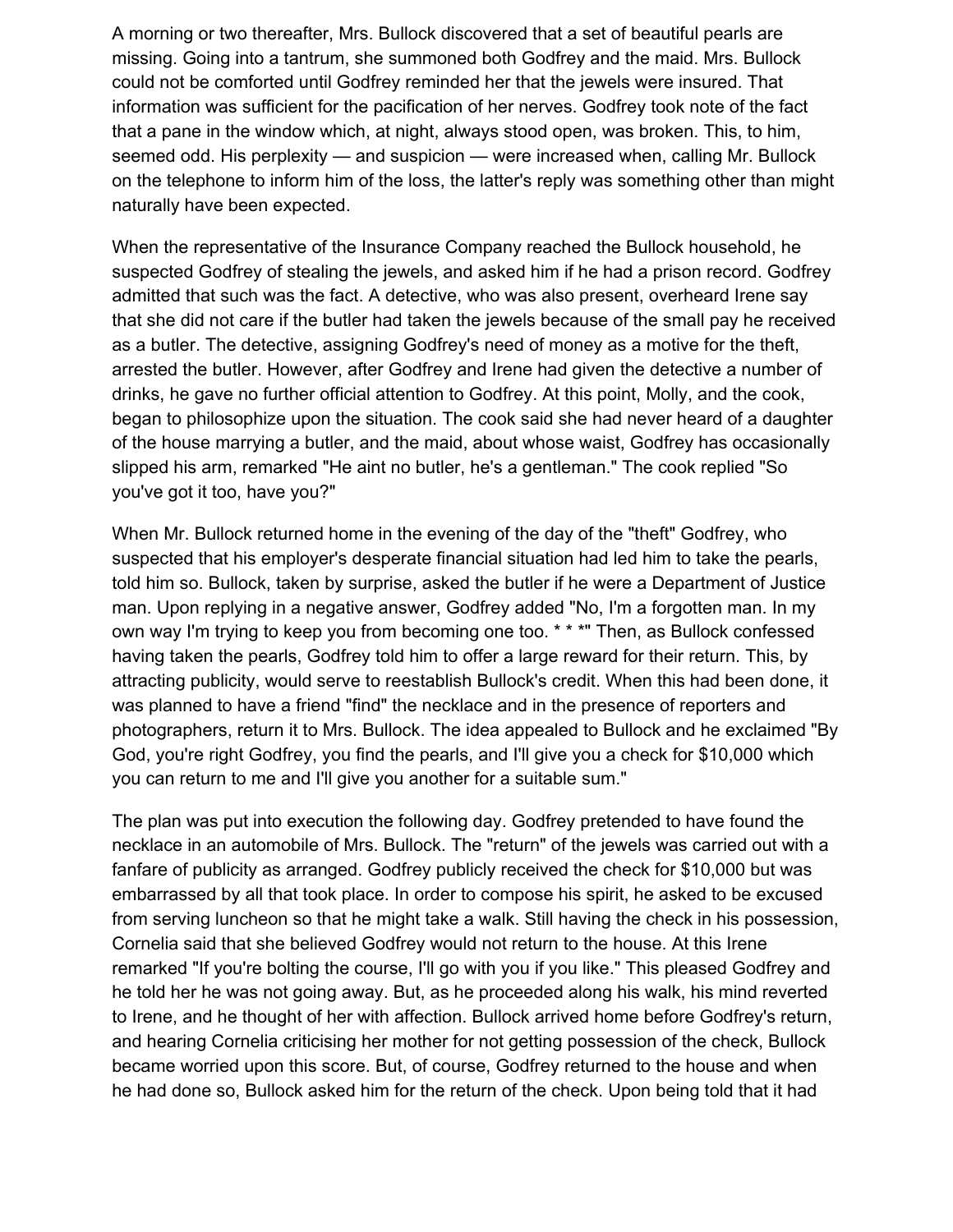been placed where it would do Bullock the most good, the latter said "You're fired." Godfrey retorted "If I'm through being a butler, sir, why then you're through being a banker." A day or two thereafter, Bullock's bank went to the wall, and when Bullock came to his home, he was anticipating a long prison term, and was greatly dejected. Godfrey comforted him by saying that arrangements had been made for him to find a haven of refuge in the South Sea Islands. To this plan Bullock gave assent, and was accompanied to the boat, on which he was to make his journey, by Godfrey and Irene.

The Bullocks were then told of their butler's identity. He turned out to be Godfrey Parkes, of an old time Boston family. He confessed that, for assaulting a lover of his wife, he had served a prison term. That marriage had ended in divorce. Mrs. Bullock was impressed by all this and, to Irene, Godfrey was more attractive than ever before. It now came to light that, by using the \$10,000 check in speculating in one of Bullock's stocks, Godfrey had become a rich man. He felt, nevertheless, that he could not use the money lest he be charged with having engaged in a conspiracy with Bullock. Godfrey informed his mistress that he was about to become headwaiter in an exclusive cafe, where Carlo would assist him. Mrs. Bullock, he suggested, could send patrons to the restaurant. He told Corneliz that she must marry her faithful George and she proceeded to do so.

From then on, things moved smoothly enough until Viola, Godfrey's divorced wife, called upon him at the cafe, and asked for money, but was refused. Irene then managed to let Viola know that Godfrey had money hidden away. Viola then insisted that he call upon her at her hotel. On his arrival there, she attempted to blackmail him. Irene ended the conference by sitting on the curb in front of the hotel, and making an ass of herself. Godfrey appeared upon the scene and tried to take Irene home. She, however, insisted upon going to Godfrey's apartment where she slept in his bed — he upon a couch. Upon learning of this, Mrs. Bullock was greatly distressed, and Irene allowed her mother to indulge her full imagination as to the seriousness of her conduct. After more or less by-play, Godfrey and Irene found they loved each other and were married. They, too, went to the South Seas where they found Bullock buying pearls from the natives. His intention was, when he has become sufficiently wealthy, to repay the creditors of his bank. In the meantime, he had acquired a number of wives, and Godfrey thought that he had inherited at least ten mothers-in-law. However, he felt that he could endure that number, and that Irene was worth all that might come to him from the wives of his father-in-law.

From the foregoing comparison of Miss West's play and Hatch's story, it will be seen that while there are resemblances in the two productions, the differences between them far outweigh the similarities.

The developments of the themes of the respective authors are along totally divergent lines. Winters is a respectable lawyer. He and his wife have no children. The Bullocks have two, and one of them, Irene, is the secondary character in Hatch's tale. In Miss West's comedy, the butler plays second fiddle to Mrs. Winters. His background is not unlike that of Godfrey, but the personalities of the two characters are as different as day and night. Each of them, basically, is a gentleman. One, nevertheless, in action, is quiet, respectful and conventional.